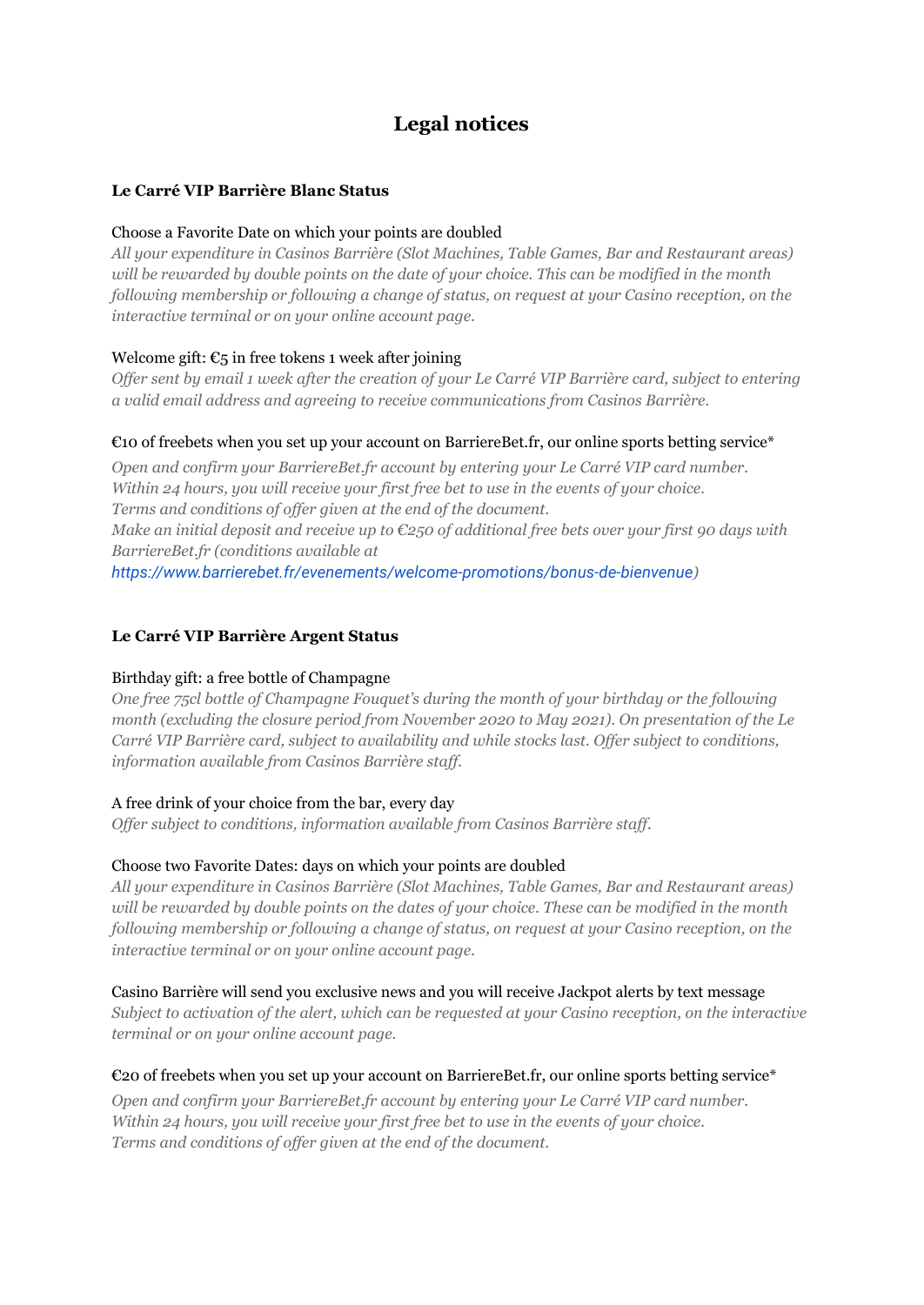Make an initial deposit and receive up to  $\mathcal{E}250$  of additional free bets over your first 90 days with *BarriereBet.fr (conditions available at <https://www.barrierebet.fr/evenements/welcome-promotions/bonus-de-bienvenue>)*

# **Le Carré VIP Barrière Or Status**

#### Priority access to your Casino Barrière.

*Easy access when you show your Le Carré VIP Barrière Card to Casino Barrière staf .*

# Birthday gift: a free birthday meal for two people at your Casino restaurant

*Of er valid one time during the month of your birthday or the following month (excluding the closure period from November 2020 to May 2021) for a meal for two people (appetizer, main course and dessert, excluding drinks) in your Casino restaurant. Of er subject to conditions, information available from Casino staf .*

## Five free drinks every day

*Including one alcoholic drink maximum. Of er subject to conditions, information available from Casinos Barrière staff.* 

## 10% permanent discount in the Bar and Restaurant areas of Casinos Barrière

*On presentation of the Le Carré VIP Barrière card. Of er subject to conditions, information available from Casinos Barrière staff.* 

## Choose two Favorite Dates: days on which your points are doubled

*All your expenditure in Casinos Barrière (Slot Machines, Table Games, Bar and Restaurant areas)* will be rewarded by double points on the dates of your choice. These can be modified in the month *following membership or following a change of status, on request at your Casino reception, on the interactive terminal or on your online account page.*

#### Casino Barrière will send you exclusive news and you will receive Jackpot alerts by text message

*Subject to activation of the alert, which can be requested at your Casino reception, on the interactive terminal or on your online account page.*

#### €50 of freebets when you set up your account on BarriereBet.fr, our online sports betting service\*

*Open and confirm your BarriereBet.fr account by entering your Le Carré VIP card number. Within 24 hours, you will receive your first free bet to use in the events of your choice. Terms and conditions of of er given at the end of the document.* Make an initial deposit and receive up to  $\mathcal{E}250$  of additional free bets over your first 90 days with *BarriereBet.fr (conditions available at*

*<https://www.barrierebet.fr/evenements/welcome-promotions/bonus-de-bienvenue>)*

# **Le Carré VIP Barrière Noir Status**

#### Priority access to your Casino Barrière

*Easy access when you show your Le Carré VIP Barrière Card to Casino Barrière staf .*

#### Share your Le Carré VIP Barrière benefits with the Spouse card

*Subject to conditions, more information available from Casinos Barrière staf .*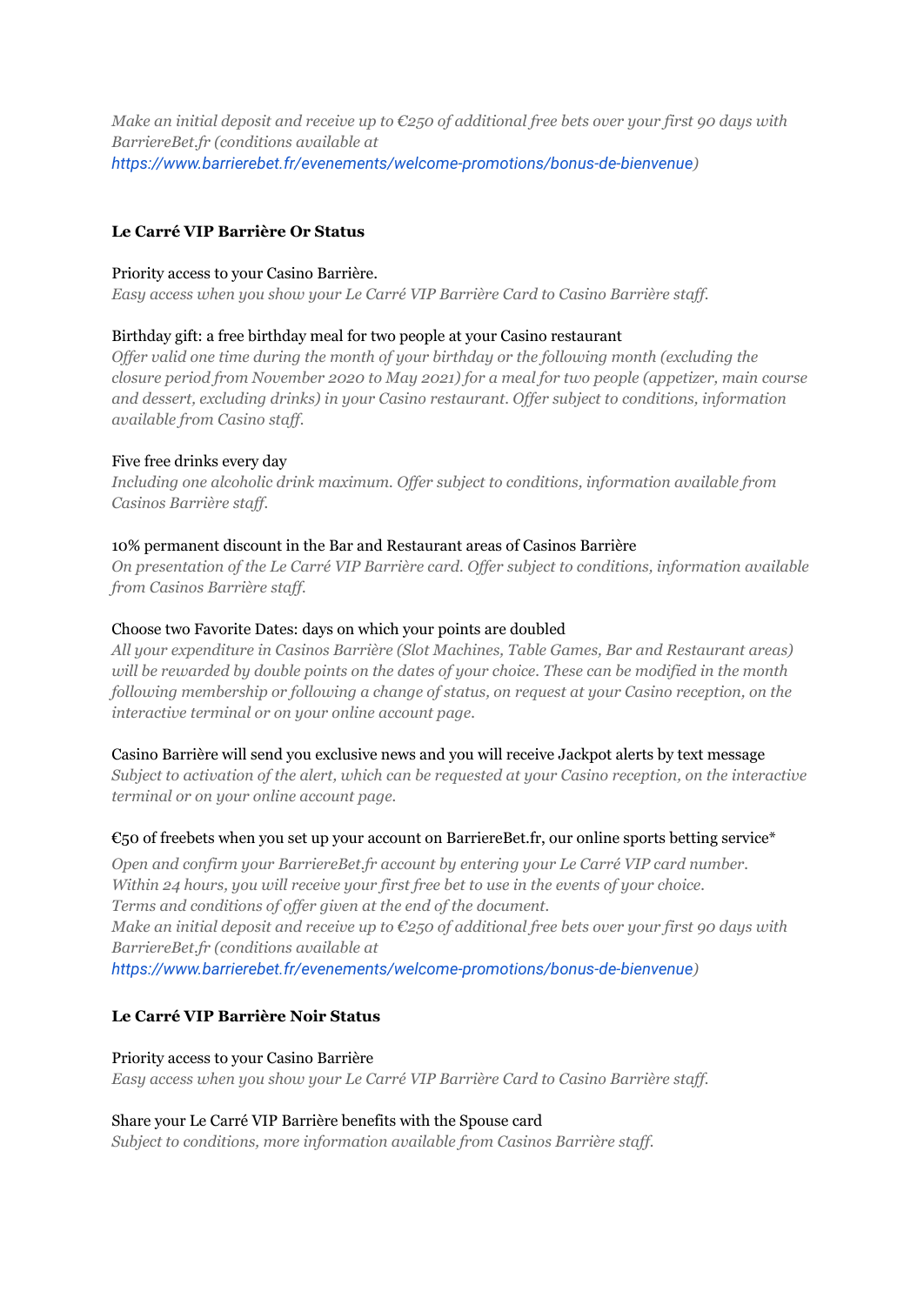# Birthday offer: One prestigious night at a Hôtel Barrière and two free meals specially for the occasion at one of our Casinos Barrière

Offer valid once for two people during the month of your birthday or the following month (excluding *the closure period from November 2020 to May 2021). Booking a stay at your Casino is subject to availability. Accommodation in a double room with breakfast, excluding tourist taxes and extras in Barrière hotels (excluding Hôtel Barrière Les Neiges and Le Carl Gustaf) and dinner for two people (three courses, excluding drinks) in the Casinos Barrière restaurants.*

## 10% permanent discount in the Bar and Restaurant areas of Casinos Barrière

*On presentation of the Le Carré VIP Barrière card. Of er subject to conditions, information available from Casinos Barrière staff.* 

## Free drinks from the bar every day

Offer valid for one person in the Casinos Barrière bars on presentation of the Le Carré VIP Barrière card, up to a limit of 10 drinks including one alcoholic drink maximum per day per person. Offer *subject to conditions, information available from Casino staf .*

## A free meal every month for two people in your Casino restaurant

Offer valid once a month for a meal for two people (appetizer, a main course, and a dessert, *excluding drinks) at your Casino restaurant. On presentation of your Le Carré VIP Barrière card, of er cannot be combined with other ongoing promotions. Of er subject to conditions, information available from Casino staf .*

## Casino Barrière will send you exclusive news and you will receive Jackpot alerts by text message

*Subject to activation of the alert, which can be requested at your Casino reception, on the interactive terminal or on your online account page*

# Choose two Favorite Dates: days on which your points are doubled

*All expenditure in Casinos Barrière (Slot Machines, Table Games, Bar and Restaurant areas) will be* rewarded by double points on the dates of your choice. These can be modified in the month following *membership or following a change of status, on request at your Casino reception, on the interactive terminal or on your online account page.*

# $\epsilon$ 100 of freebets when you set up your account on BarriereBet.fr, our online sports betting service\*

*Open and confirm your BarriereBet.fr account by entering your Le Carré VIP card number. Within 24 hours, you will receive your first free bet to use in the events of your choice. Terms and conditions of of er given at the end of the document.*

Make an initial deposit and receive up to  $\mathcal{E}250$  of additional free bets over your first 90 days with *BarriereBet.fr (conditions available at*

*<https://www.barrierebet.fr/evenements/welcome-promotions/bonus-de-bienvenue>)*

# **Le Carré VIP Barrière Ultime Status**

Offers subject to conditions, information available from Casino staff.

#### $\epsilon$ 250 of freebets when you set up your account on BarriereBet.fr, our online sports betting service\*

*Open and confirm your BarriereBet.fr account by entering your Le Carré VIP card number.* Within 24 hours you will receive two free  $\epsilon$ 100 bets and one free  $\epsilon$ 50 bet to use in the events of your *choice.*